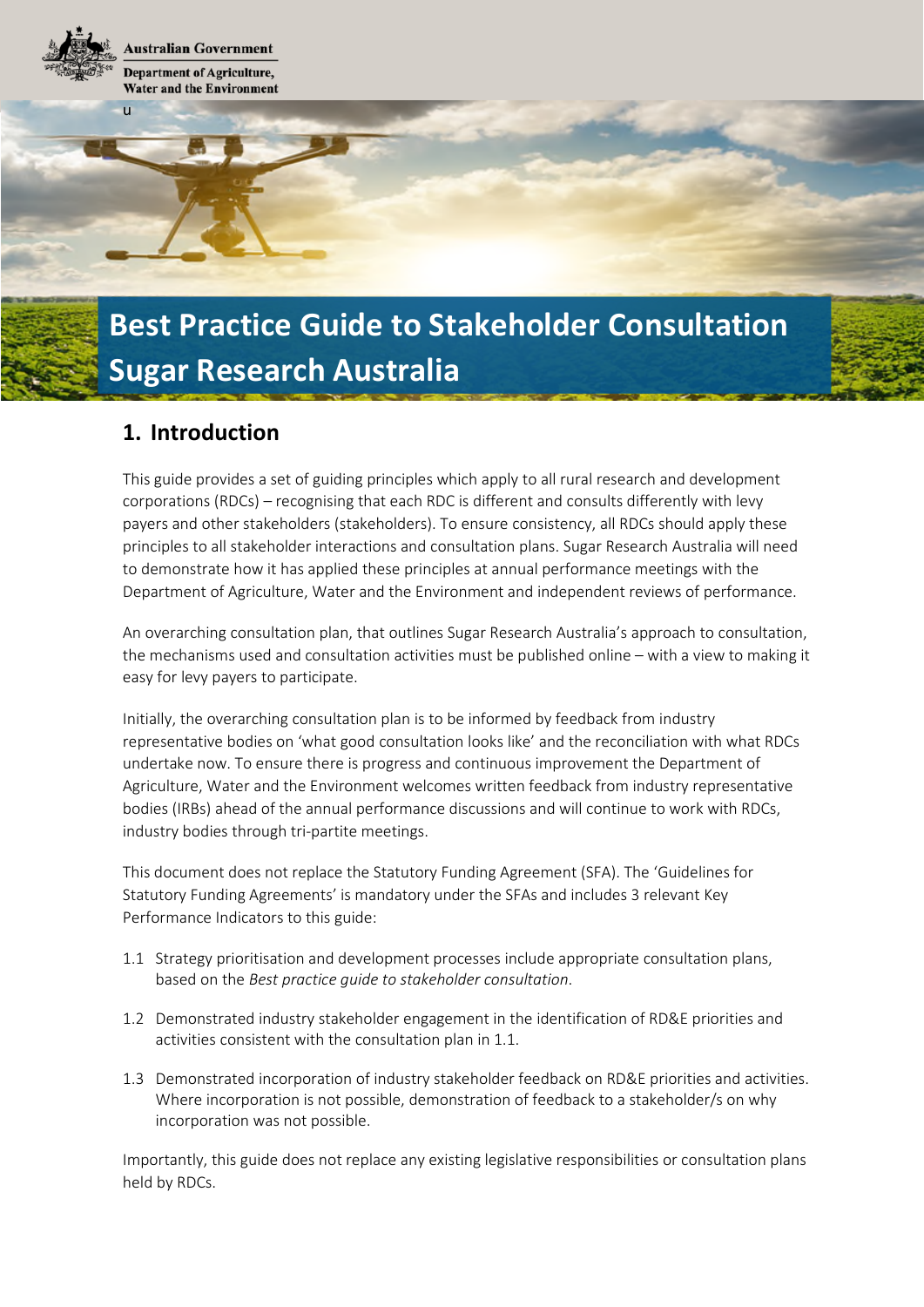# **2. Guiding Principles for all RDCs**

Good stakeholder consultation can be designed around six key principles: transparent; accessible; straightforward; well planned; fit for purpose; and responsive. These principles underpin meaningful, best practice consultation that is conducted in a genuine, frank, and respectful manner. Trust should be at the core of interactions between RDCs, industry organisations and levy payers.

### **2.1 Transparent**

RDCs must be transparent about their operations and expenditure, and the setting and implementation of research, development and extension (RD&E) and marketing priorities and activities. RDCs have a responsibility to be accountable to their stakeholders and an obligation to make any information related to performance available to their stakeholders. RDCs should:

- be upfront with stakeholders about consultation expectations by clearly documenting and communicating roles and responsibilities of the RDC, industry representative bodies, industry participants and other stakeholders, including the degree in which they will consult and when and how their views will affect the project or activity
- be open to, and willing to **accept feedback** from stakeholders
- demonstrate in a timely and respectful manner how stakeholder input has been incorporated
- where stakeholder input cannot be incorporated, be clear about why not
- communicate key decisions relating to members and levy payers, including Board deliberations, and opportunities for input
- be transparent about why information cannot be shared if unable to be completely transparent with stakeholders (for example if the information is confidential and cannot be publicly shared)
- utilise platforms and forums such as AgriFutures Australia's grow<sup>AG.</sup> and evoke<sup>AG.</sup> to share and engage.

## **2.2 Accessible**

RDCs should ensure information is provided in a format that is easy for stakeholders to understand, through a variety of means that enables them to consult in the easiest and most appropriate way to suit their needs. RDCs should:

- **use plain English**, particularly when the issue is complex in nature
- ensure the presentation, format and platform is easy to understand and appropriate
- include summaries in written communication to ensure stakeholders can quickly identify information relevant to them
- adapt or modify the consultation approach depending on the need of the stakeholder/s, with online options where appropriate
- **•** publish key information and research on website or other platforms, which are easily searchable
- **e** ensure that all stakeholders are provided an **opportunity to contribute**
- respond promptly to the queries of stakeholders and show a genuine interest in their input.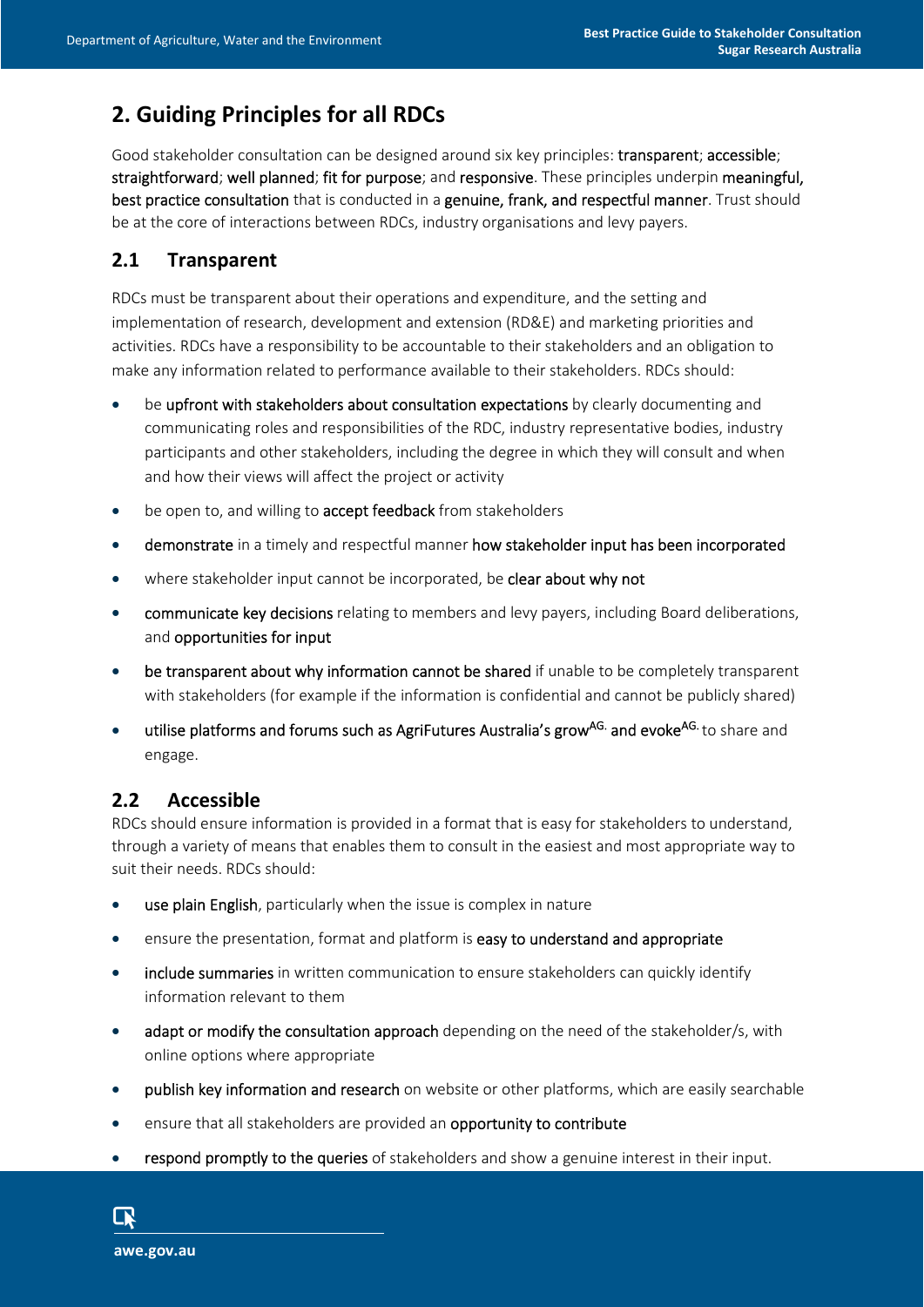## **2.3 Straightforward**

RDCs should consider the needs and competing priorities of their stakeholders to ensure that they are able to consult in the most appropriate and simplest way. RDCs should:

- ensure that stakeholders are aware of the time commitment expectations and ensure consultation is efficient
- **•** be understanding of demands already on their stakeholders, including other consultation processes, and seasonal considerations
- monitor and evaluate where stakeholders rely on and appreciate regular consultation and where stakeholders are feeling over-consulted
- consider targeted or group requests to reduce the burden on stakeholders and improve efficiency, particularly for smaller industries input is sought from the same stakeholders
- where possible, streamline consultation across RDCs, for example where a stakeholder may farm multiple commodities
- use trusted and established industry pathways to communicate with stakeholders.

#### **2.4 Well planned**

RDCs should plan well ahead, and give stakeholders advance notice about how they will be consulted and provide adequate time for them to prepare feedback and advice, to achieve meaningful input. RDCs should:

- ensure consultation is purpose-driven, timely, appropriate, and adaptable
- have realistic timeframes, taking account of seasonal pressures (i.e., sowing, harvesting and pruning), public holidays, the end of financial year and holiday periods, and being aware of competing activities
- **e** engage stakeholders early so stakeholders can plan and prepare their input
- where a project is large and is likely time consuming, provide stakeholders multiple opportunities to provide feedback
- recognise and link into industry events and annual general meetings.

While considered consultation is best practice, there will be instances where shorter consultation timeframes are required – for instance on a critical emerging issue (e.g., biosecurity, international trade, or suddenly emerging management or organisational matters). On these occasions, an explanation should be given why the timeframe for consultation is short.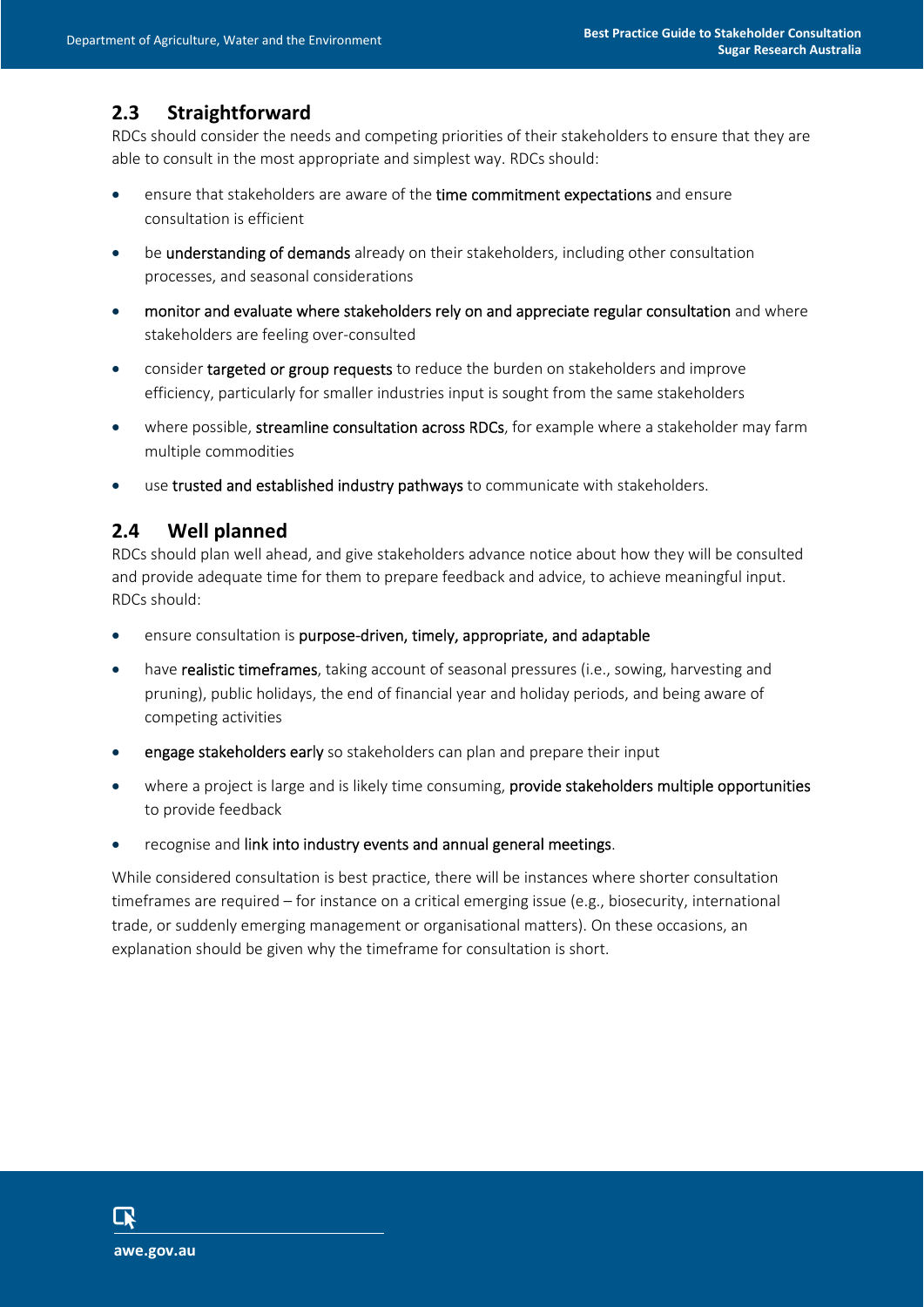## **2.5 Fit for purpose**

RDCs are expected to balance the long-term, short-term, high and low risk RD&E and marketing activities. Industries have a diverse range of stakeholders and there will inevitably be different needs and expectations to be managed. RDCs should:

- know what their stakeholders want and need to know and ensure consultation is tailored accordingly
- ensure that the consultation approach is adaptable and tailored to the audience and/or levy payers and considers their priorities
- base consultation on the most appropriate methodology (e.g. co-design, seeking comments on options to deliver an outcomes etc)
- adjust consultation depending on the issues under consideration, who needs to be consulted, and the available time and resources. Examples of ways to consult include, but are not limited to:
	- Discussion papers Surveys
	- Calls for comment or feedback Newsletters
	- Forums, workshops or networks **•** Publications
	- Extension events, conferences Nebsite updates
	- Social media **No. 1988** Webinars
- 
- 
- 
- -

#### **2.6 Responsive**

As part of their SFAs, RDCs are required to undertake monitoring and evaluation. This includes a commitment to communicate and demonstrate the results of RD&E and marketing activities and investments to stakeholders. RDCs should:

- collect data on what consultation methods are most effective (for example, which type of consultation yielded the most responses or resulted in the most information provided)
- regularly evaluate and review the ways that they consult stakeholders to ensure that they are effective
- look for informal opportunities to seek feedback and review performance
- be evidence-based and accountable to stakeholders
- be aware of stakeholder consultation fatigue and adjust consultation accordingly.

RDCs are encouraged to publish their plans for how they will monitor and evaluate their overarching consultation plan on their website.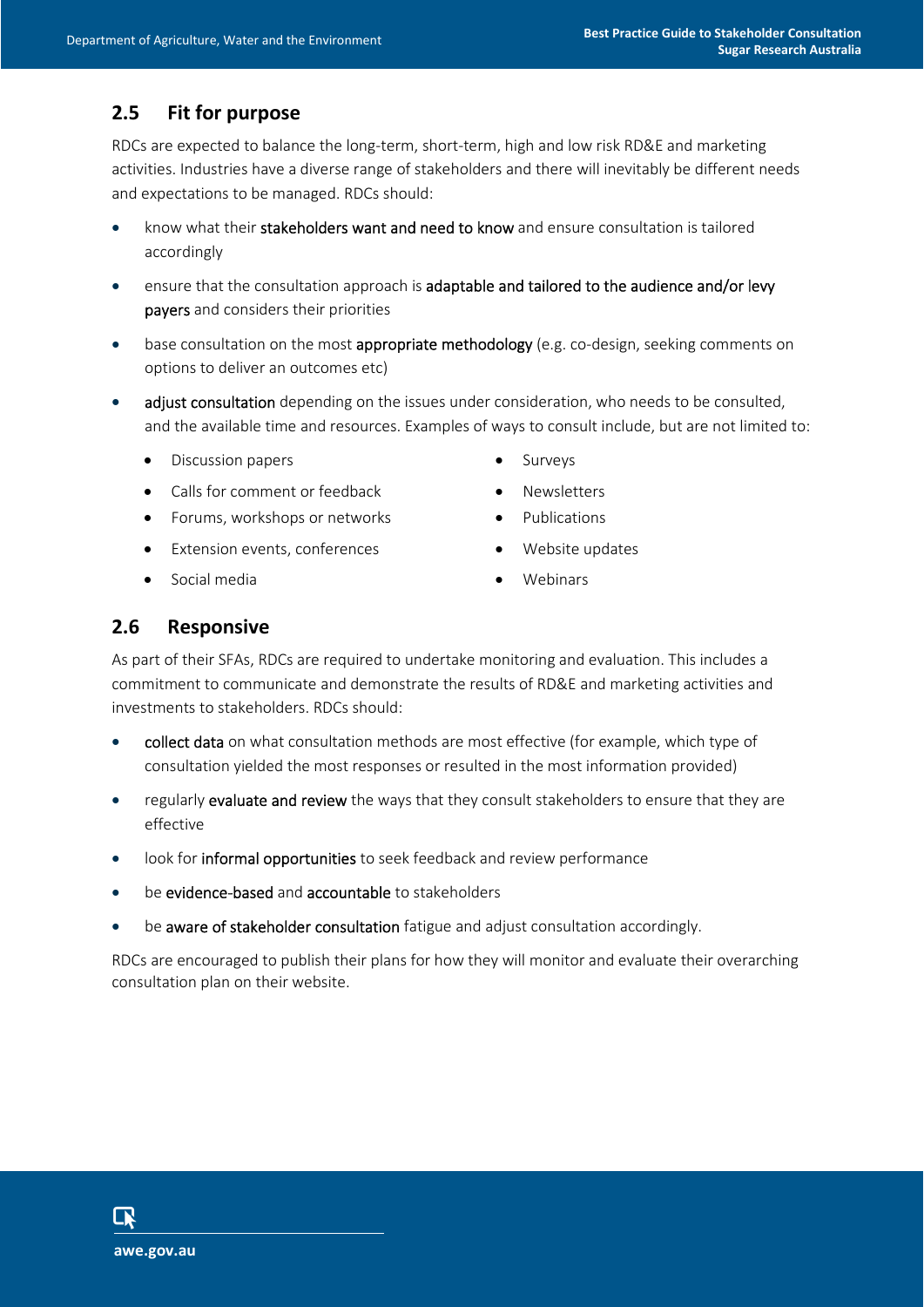# **3. Industry specific information**

This section is a reconciliation between RDCs and industry on what good consultation looks like. It is to inform the development of an overarching consultation plan that must be published online – with a view to make it easy for levy payers to participate.

#### **Organisational Governance**

- Annual Report and Annual Operating Plan.
- SRA Strategic Plan for 2021–2026 supports a portfolio approach to investment in research, development and adoption, including communications and stakeholder engagement.
- Supporting corporate policies and documentation.

## **Process and Activities (including industry RD&E [and marketing] investment decisions)**

- Hosting in-person events, including across sugar regions, shed meetings and field trials.
- Regular CEO and Board Engagement at the district level, including holding regional board visits
- Holding research strategy workshops involving representatives from industry, government and the research community.
- Continuing engagement with local extension providers, involving productivity services companies and local private agronomists and advisors.
- Conducting grower and miller surveys.
- Maintaining a regional presence working with and through district managers to work with industry and local productivity services companies, identify district specific productivity constraints and develop a RD&E plan to address these issues, and ensure the plan is delivered.
- Retain translation science capacity to assist industry with the uptake of R&D.

#### **Publications and Communications**

Sugar Research Australia is encouraged to maintain a range of communication channels that enable industry stakeholders to see their input reflected in RD&E activities and projects and receive ongoing invitations to engage on these activities. Current activities include:

- Multiple print, electronic and face-to-face channels including:
	- quarterly print media
	- fortnightly eNewsletter
	- webinars
	- social media (Facebook, LinkedIn, Twitter and YouTube).